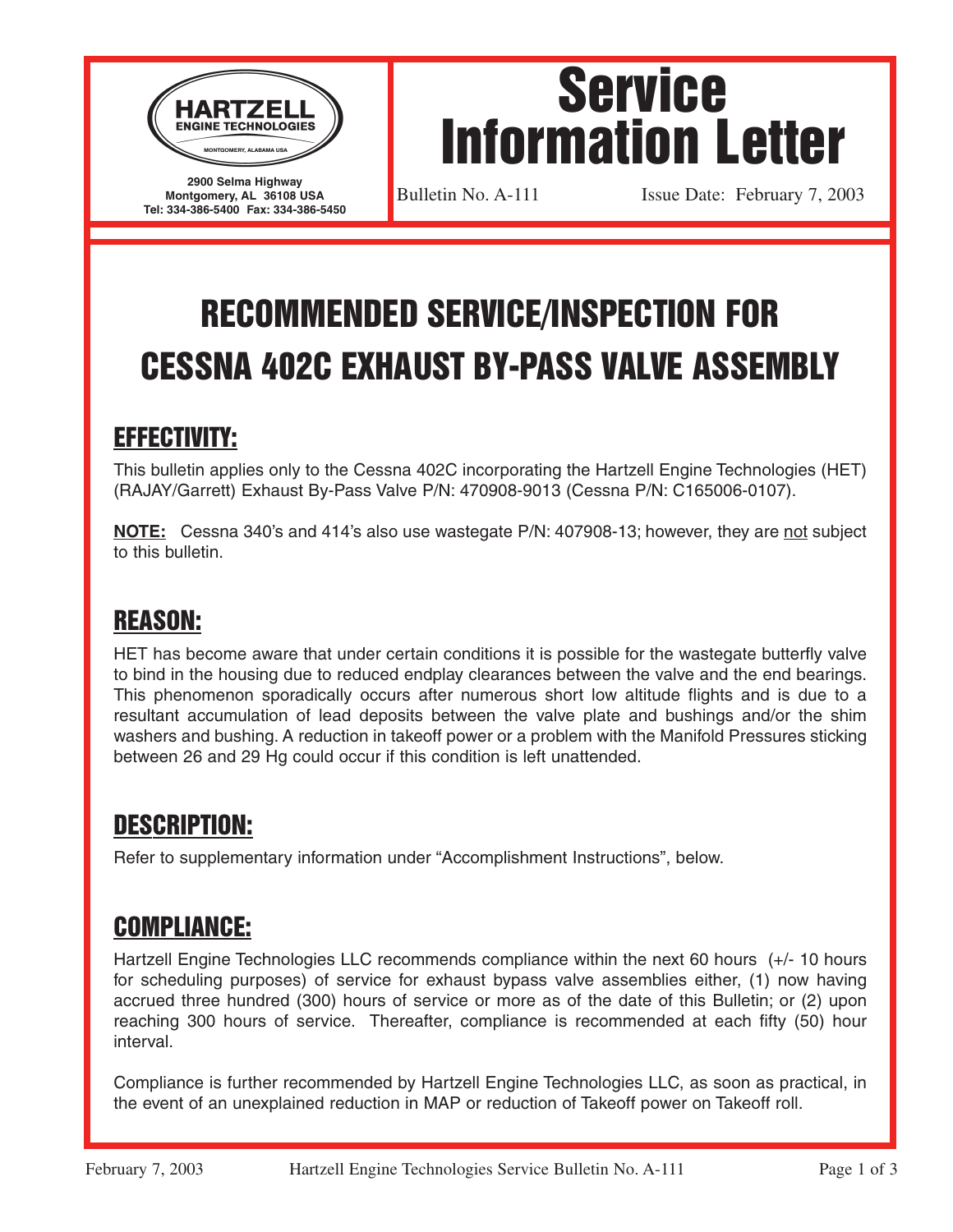#### ACCOMPLISHMENT INSTRUCTIONS:

- a. Remove engine cowling or reference panels to gain access to the Exhaust By-Pass Valve Assembly.
- b. Apply Mousemilk or Aero Kroil to the bearing surfaces and clevis pivot points during the inspection process. Application of either solution will encourage the removal of unwanted deposits. Lead deposits and carbonized oil (coking) effectively decrease endplay and thereby inhibit the free and unimpeded movement of the wastegate.

**NOTE:** Mouse Milk (Available in 8 ounce and 32 ounce containers at www.mousemilk.com (510)-483-5122) or Aero Kroil (Available from Kano Laboratories – www.kanolabs.com) are two deposit-dissolving solutions that may be sprayed/applied to the wastegate.



**Exhaust By-Pass Valve shown is for reference only.**

c. After allowing time for the substance to penetrate the surfaces, it is permissible to lightly strike the wastegate shaft with a non-metallic faced hammer or brass drift to release residual lead deposits that have accumulated between the shims, bushings, or valve.

**NOTE:** Be certain not to strike the arm connecting the clevis adjustment rod to the actuator rod as this could irreparably damage the arm or clevis.

- d. If problem persists, it may be necessary to remove the Exhaust Bypass Assembly from the engine in accordance with the approved aircraft maintenance instructions.
	- 1. With the assembly removed from the airframe, use a dial indicator to determine whether sufficient endplay exists in the butterfly shaft/valve assy. Indicated endplay should be a minimum of 0.015 to a maximum of 0.027 travel. The unit may be reinstalled on the airframe if the endplay falls within these tolerances.